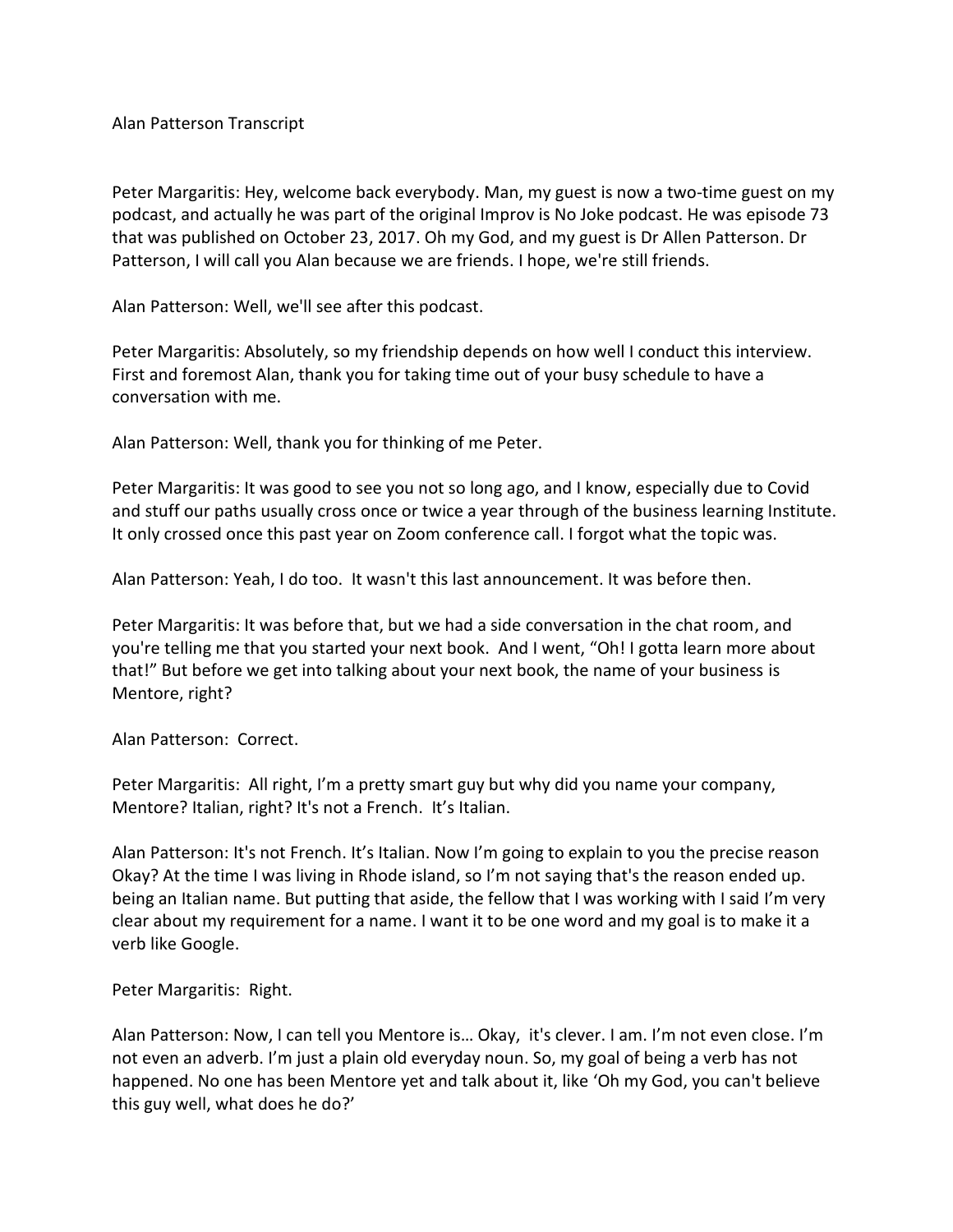Alan Patterson: Well, it's better than Google. That's all I say. And that's true, and I like the name. And you know what Peter, I never thought of this. I know you're doing a lot of coaching too. It's nothing when I started when I became Mentore, because I worked with two other buddies for 20 years in Rhode Island and we had a different company, and then I went solo in 2006. I never thought, okay, well I'm pushing…moving towards being a coach. But the fact that probably most of my work now is more one on one coaching then it works.

Peter Margaritis: As leadership development. That's your core, right?

Alan Patterson: Exactly that's what it's been. That's what will be.

Peter Margaritis: So, your first book, and the title of that book was?

Alan Patterson: The title of that book was *Leader Evolution from Technical Expert to Strategic Leader.*

Peter Margaritis: Okay, and I do believe that some version of that you have recorded in the business learning institute video library.

Alan Patterson: Yeah, it was funny because I say the movie preceded the book. No yeah, no what happened was I was doing a lot of seminars around that topic and it emanated years ago, not in the accounting world for me. I'm not in the accounting world. I'm one of those touchyfeely East Coast guys. I live in the Midwest and I was dealing with a lot of technical groups, and now we call it emotional intelligence, then we just said it was people skills. Which it still is. It's like I saw a lot of people suffering and getting beat up in technical positions because this other skill set was not there. And as I played with that whole concept and had… and at the time I was doing a lot of seminars or workshops for BLI. Not as many as you, nearly as many as you, but enough that I met people and I started to create this concept. And said well you know it really is an evolution and I became a lot clear about where people don't make the shifts or and where they do, and why moving into strategic leadership positions. While you and I may call that pathway somewhat different, I can pretty much guarantee we're talking about the same things. What you get better at. What you don't want you don't have to worry about as much, and why you need to hire people smarter than you, and so on and so forth. So, it really resonates with people in either technical organizations or people that have technical specialties like engineering or IT or even finance and accounting. And you know, I hate the fact that Marshall Goldsmith stole what got you here, won't get you there. That's just like Ken Blanchard, you know, the one minute everything. It's like that that just… why didn't I do that? That's what I said because that's really what it is. That you got this far and now guess what moving farther along has nothing to do with how smart, you are what your specialty is or even how much experience you've had on the technical side.

Peter Margaritis: Well, so as a CPA and maintaining my license here in Ohio, I have to.. I can declare 90 out of 120 hours my teaching and stuff. I had to go out and get 30 hours of other people's stuff.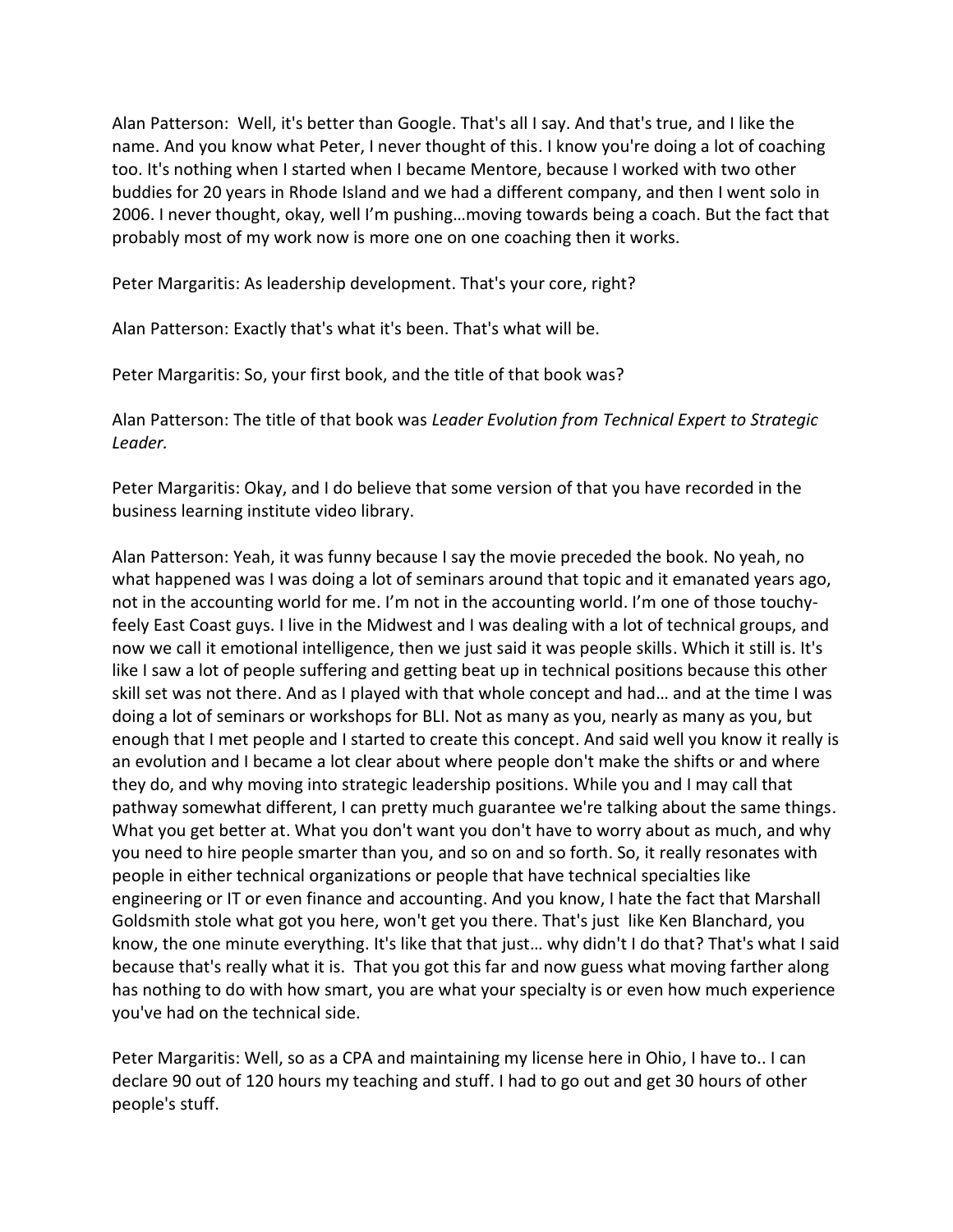Alan Patterson: Oh, is that right?

Peter Margaritis: And 'P' in CPA says for procrastination. So, the last week of December. I will working on my last 10 or 12, and I saw that course and I took it. And I thought it was really, really good. And not that I was trying to steal material for stuff that I do, that was never the premise, but I love that angle. I love the fact that we both thinking the same way. That, you know, when we promote you just solely on technical skills, we're going to Peter Drucker you and promote you to your level of incompetence.

Alan Patterson. Right.

Peter Margaritis: And there's more to the job than just ticking and tying.

Alan Patterson: Absolutely.

Peter Margaritis: So, what is the… I know the book, you've got not really a working title in this next book will be out later in 2001, but what's the premise of this book that you're writing now?

Alan Patterson: Well, it's actually going to be out in 2021 because we're well beyond 2001 so that.

Peter Margaritis: I thought I said 21.

Alan Patterson: That's okay. Well, I missed the 20. About three years ago, I was trying to learn this online world. Thinking that I would be able to take the kind of work that I've done in live workshops and even webinars and put it out there for general distribution. I was working with someone that was putting me through the drill of how you create a funnel and all that kind of stuff. Okay, it was good. I learned a lot. I dropped a lot of money and gotten nowhere with it, But I did get this, I was asked well when you think about what's going in telling your story, who's the enemy? And I thought about it for just it was even a split more spontaneous utterance, you know, the kind of thing gets you in trouble if you were to car accident said, 'Oh my God, I was on my phone.' I was looking down. I didn't mean it. I said, I think the enemy is the corporate ladder. To which she said, well, what do you mean? I said because it's an illusion. It's a mirage. It's something that people strive for that really it doesn't exist. Because it's not so much people's aspiration is to get to the top. It's that the lure and the promise and the steps that are required will lead people, as you said, partly the Peter principle. That you're going to hit a level of on incompetence, but there are so many twists and turns and roadblocks. There that are that are embedded but I'm calling that as I'm writing this book… that climbing the ladder is really the road to I'm not good enough, because that's where it ends up.

Peter Margaritis: Okay, keep going with that so to climb the corporate ladder is to basically say I'm not good enough.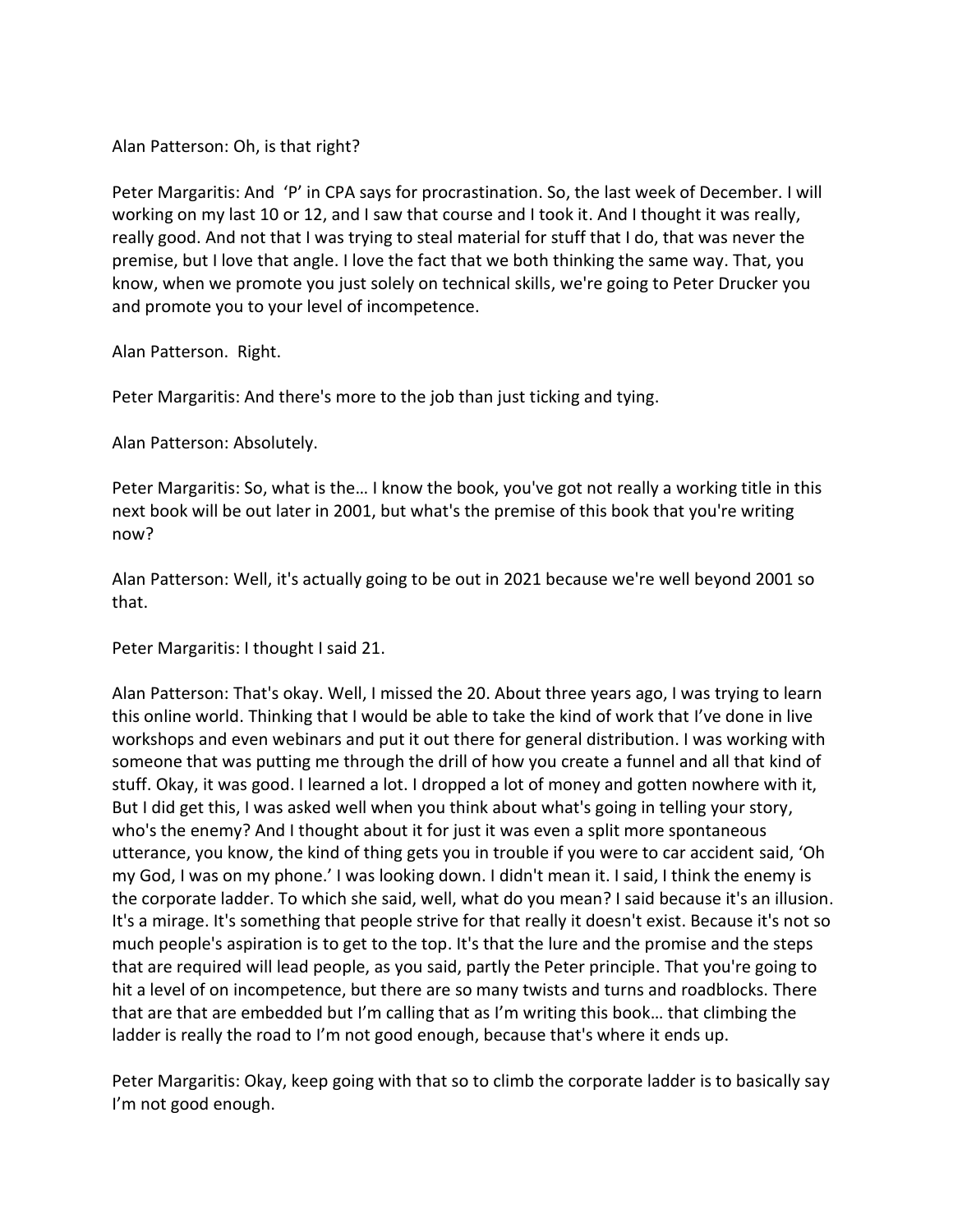Alan Patterson: You will reach a point at which as the hierarchy narrows. Let's assume we're talking about Corporate America, Peter. Which you're not apart, nor I, for very good reasons. And as it, you start off and those promotions, those initial promotions are pretty by the numbers. You just have to achieve more than what you did the year before or in your previous set of objectives. But you start to reach a point that you don't get promoted or somebody gets promoted ahead of you, and then it's like well what didn't I do, or what should I have done? And when to me when I unravel that in my own life, I mean it's hitting the wall. It's getting… I'm calling it getting stuck. I realized, there are so many other alternatives. One of which is to go in business for yourself, but that the thought that that is going to bring you a level of satisfaction and personal success, I think is a complete myth.

Peter Margaritis: The corporate ladder myth.

Alan Patterson: Absolutely.

Peter Margaritis: Okay, so as you're saying like okay well you kind of put it to what is it narrows that everybody's going to get to the top. So is this just…I guess the question is can corporate America change that structure, can change that climbing the ladder into something more aspiring?

Alan Patterson: Well, they're trying and they're failing. And the research for what it is shows that only one out of three change initiative succeed. One out of three and changing the culture, which is an attempt to talk about broadening capabilities and getting people engaged is the corporate answer to what I think is restructuring the ladder. But the problem is still based on the same premise, and to pull that off, to pull off a massive change in culture is tedious and takes a level of tenacity and the type of leadership that takes this on as a major responsibility and not a collateral duty. And I don't see it succeeding. And, and let me just back up and say, people tell me look, and I know people. You know people that have done well. I think we share people in common. Know people in common that have done that. And will do well, so it's not like don't everyone should not climb it. What this has gotten me to, Peter, is to say, what is it that gives you and I thank the millennials for this, because they're, this is what they're articulating. What gives you meaning and value to your professional success? Which, what is it? You maybe you know this statistic. I don't have the top of my head. Is that 30% of your equation is that 50% of your equation? It is an identifiable chump. What is it that constitutes success? If you say it's money and prestige and status and promotion and being able to buy the things I want and putting my kids through school. I'm not going to tell you that that stuff is wrong. I am going to say at some point my experience is that it's not enough.

# Peter Margaritis: Not enough?

Alan Patterson: It's not enough to give you a feeling of personal satisfaction. And it changes, and I will say when I told Shelly, my significant other, partner, fiancé, at my age is it was kind of funny to say.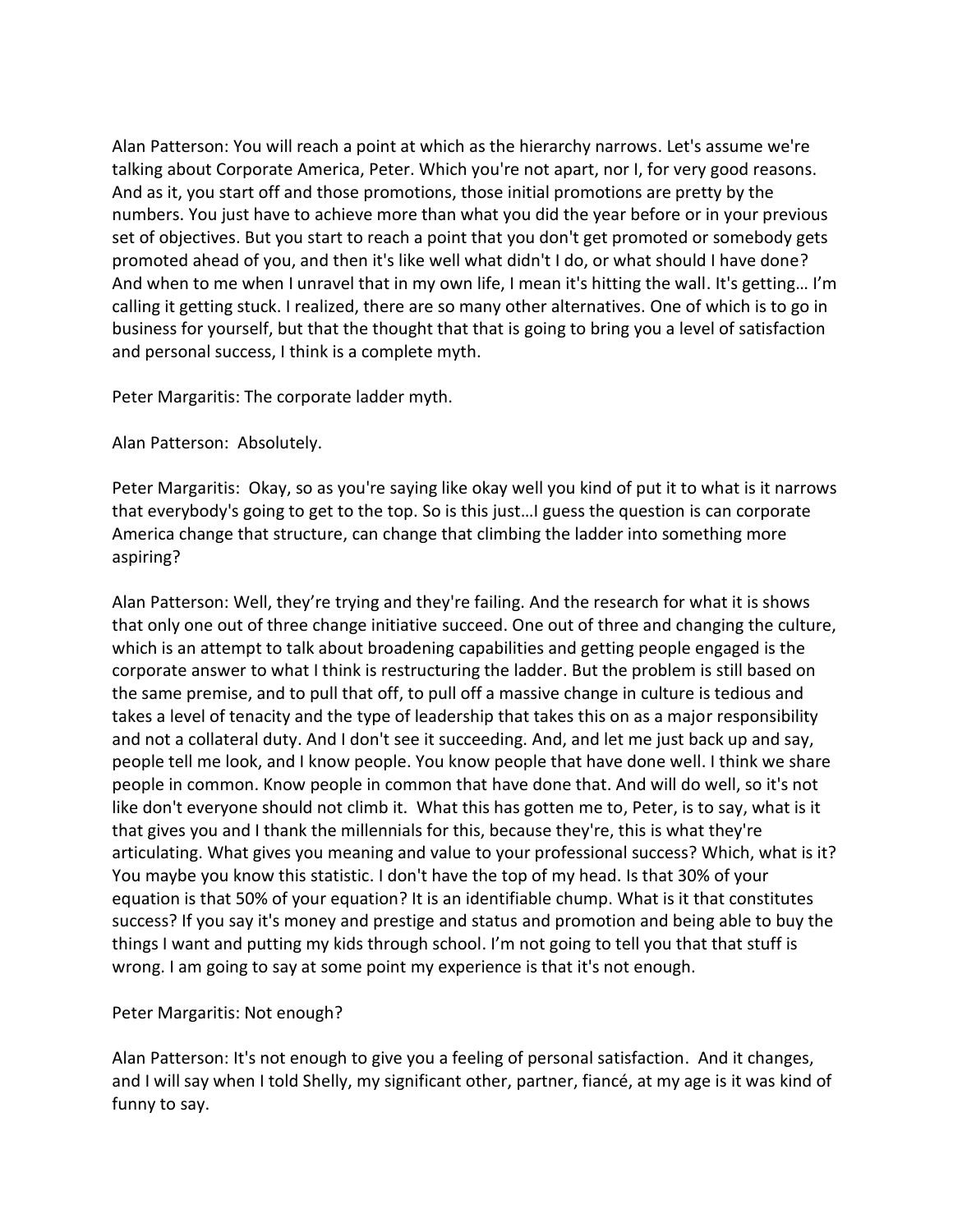Alan Patterson: Said, you know, I really should go out and interview somebody that's… I mentioned a particular person because look at the life that person led. They were a litigator at a very the largest law firm in Boston very successful made partner. I said to understand cuz I asked him about success how he defined it. He said, well, it depends on who you're talking to and at what stage. If you're young moving into the end of the business world, you could say look having a paycheck, getting a job as successful. People that especially on these economic times, saying look I'm just trying to survive. I'm trying to put food on the table for my family, so stop this higher level discussion of self-actualization and self-realization. Which is really what I'm saying, right? Be all that you can be. Well, that's not going to happen when you climb the ladder, because a ladder doesn't promote you being all you can be.

Alan Patterson: So, what it says to me is that you've got to then…or me, it's looking back at my life and saying okay what really matters to me most? And I realize that what another an alternative to climbing the ladder, which is really what I want to make this book about is what I described as burning the ladder and that that incineration is not literal. I'm just saying as a mindset. It's not about putting yourself in the center of the universe and accumulating your accomplishments and putting them together as a package to continue to build. It's about putting people, others in the center of that universe and helping them be successful. And by building those relationships and helping with other people helping, other people succeed, you want the opportunities they're going to be there. You want the satisfaction. I mean, I'm going to use Goldman as kind of the kickoff. It's like we're wired to connect, so why wouldn't that be part of the mindset you would use to build success in your career?

Peter Margaritis: It's interesting because as you're describing this, took me back to my days when I worked for the divisions of Limited Brands. And thinking about Limited Brands, that it was all about climbing a corporate ladder. But there were handcuffs there, because Wexner's philosophy was I'm going to pay you more than the market can bear. So now and, by the way, 50 hours at a minimum work. But when it gets to the point, I want to leave I'm like I'm taking a huge pay cut. So, I will ultimately end up staying or I will leave and then try to make that up. And a lot of people do stay because of that wealth, but I would almost guarantee everyone who has done that in there wishes in hindsight it probably should have left.

Alan Patterson: Well, I looked at this, and you've heard of the seven year itch?

## Peter Margaritis: Yes.

Alan Patterson: Well, well yeah. The seven year itch apparently is based on research that people will sustain a certain way of life for about that time, and then they get itchy, and then it takes them they move into a transition of roughly three years to kind of find themselves. Well, I didn't start with that. I started with the premise, Peter, and it was just purely anecdotal the people I've dealt with. Where I first heard this…what I'm saying is getting stuck or state of stuck. It's like when do people get stuck? Well the documentable time and the one that I could see my clients is somewhere in that 15 to 20 years place.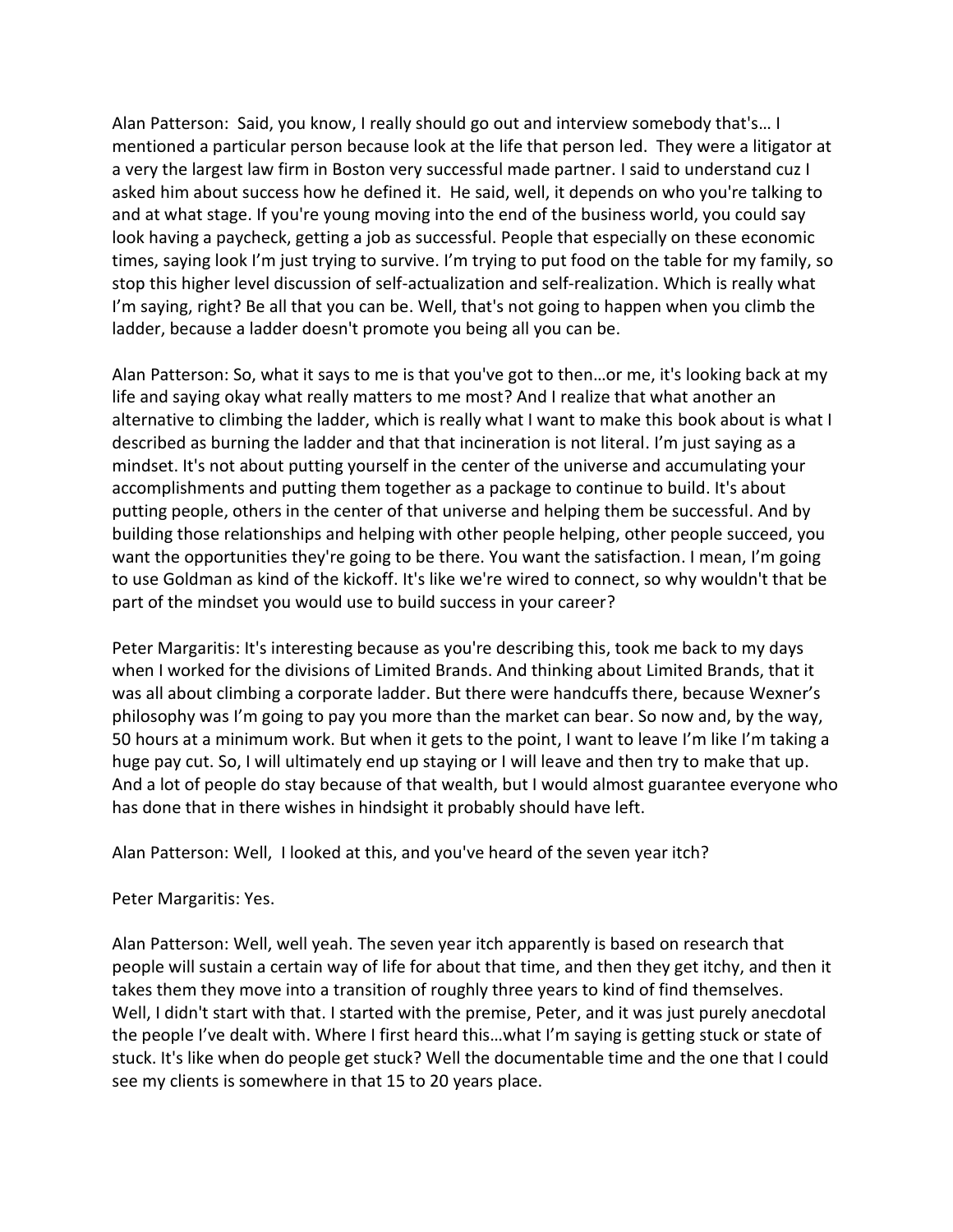### Peter Margartis: Yeah

Alan Patterson: Because you're in your early 40s, which one author says well, you know, 50 is the is it 40. But it's that mid-career when you're looking and saying, you know, I know what I've done and whether I've really enjoyed it or just somewhat enjoyment enjoyed it or hated it. I've got 20 years left when you're in your 40s. So, I don't know if a career what the longevity is. I mean, I think it seemed to be around 40-42 years in total. You'd say, 'Okay I'm halfway through what the hell am I going to do?' So, getting stuck I'm saying is going to happen in your case you're saying well yeah but there were handcuffs there. And now you're stuck because I'm living in a lifestyle that says if….I don't want to be disparaging about this. I'm not saying that people make bad choices with their money. It's your living in a way that now you're beginning to question. And so, can you avoid that? I don't think the issue is that can you avoid it. I think the issue is obviously, how do you dig yourself… how do you get unstuck? And when you start to read what the recommendations are, it's what you would expect. Well, pull out a sheet of paper, which I've never done in my life, you know, list your strengths on one side and your liabilities, on the other. I hate that.

Alan Patterson: But it does work. I mean I actually created an outline today for this presentation. That was pretty amazing. But when you say that, I still don't think that's the answer. I think the better, more tuned in approach is that you have built or you will be building and continue to build not connections, but relationships with others where those opportunities exist because you have these relationships. And because you have said, and I'm I mean you tell me, I'm not sure whether you're making less money or more money, but when I saw recently here where you're….if you're interested in coaching, you know, dial 1-800-Coaching. And so, it's like what the hell is that all about so that you can make a few hundred bucks or a few thousand bucks. Well, of course. But what's different or more unique about that than what you've been doing and doing some of the other work, and I would say, and I can't speak for you, it's like I don't know, can you have an impact, a positive impact on somebody else and help them? And how cool is that and that what I'm saying. How cool is that? And so okay what you want to up your rates? You want to lower your rates? Do whatever you want. But the joy is not going to be, maybe get the car paid off or finish off a college tuition. But I really believe that those feelings of being successful or not, as they say extrinsic. The money, I mean this goes way back and motivational theory, right? Money is just a factor. And you could say, 'But I'm desperate.' Well if you're in survival mode, then the key is survival. We're not in survival mode. The key is not something that's ego driven. That's what we've been taught. To achieve and advance, and I'm saying bullshit. The idea is to find meaning and value by building these relationships and some other skills that go along with that.

Peter Margaritis: Alan, so this is going on the record because this is being recorded. It will be out there for the public domain. I hundred percent agree with you. I rarely agree with somebody 100%. So I just turn 60 this past last year, end of the year, and a lot of my friends.. do you know what they are talking about? The R word. Retirement.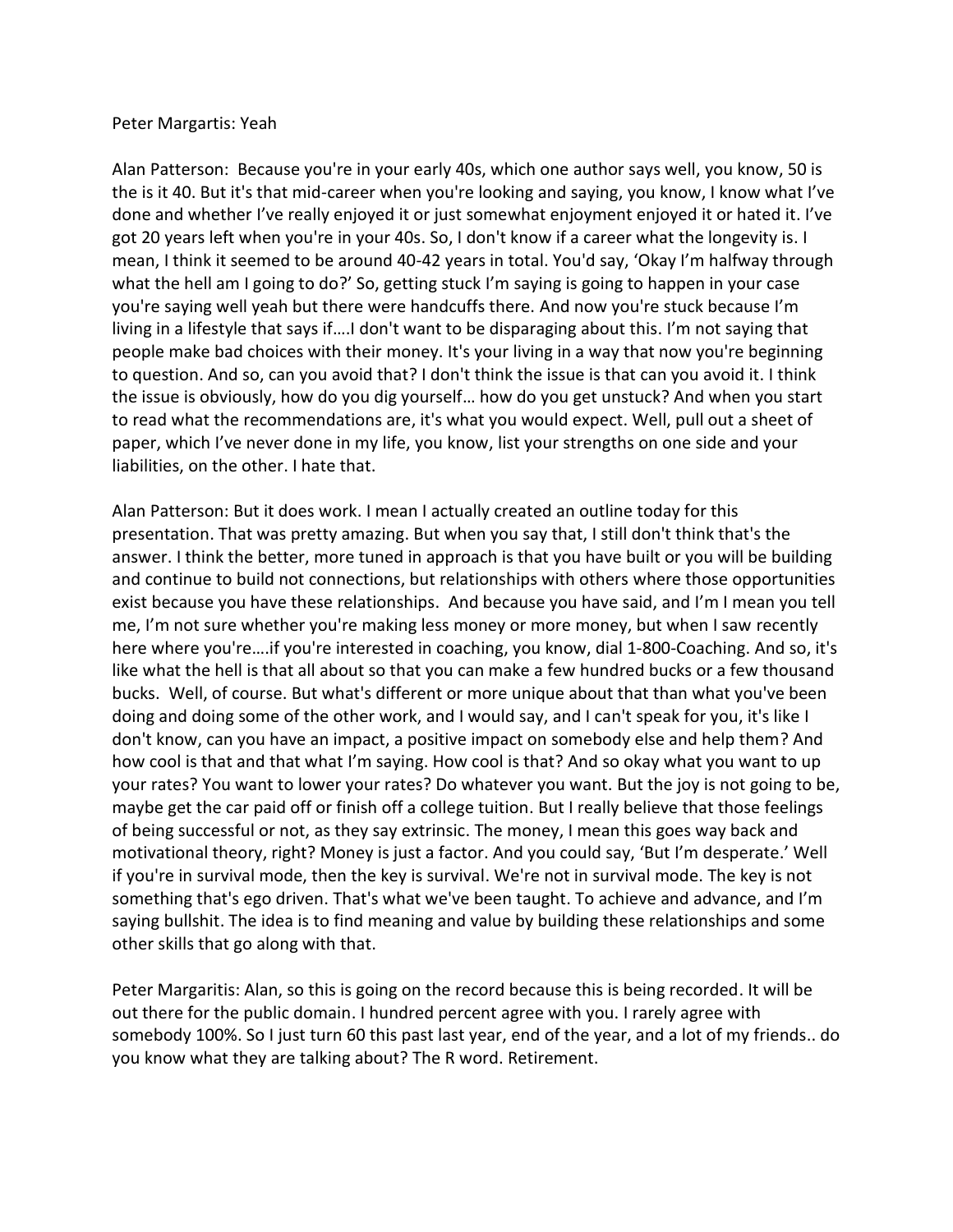Alan Patterson: Right, you're nowhere near!

Peter Margaritis: I don't want to retire!

Alan Patterson: You're on an upward path. Why would you retire?

Peter Margaritis: Someone said, but that landing strip is getting a lot shorter than it used to or the takes off is getting shorter. Who cares? As long as I can, you know, I love, what I do I work all the time, but then again I don't think that I do. Like my family give you a different story. And it's not all about the money. It's those relationships that, and the opportunities, and the ability to use the creative side of my mind and to come up with ideas and stuff to do. Which that's what gets me out of bed every morning. How can I help someone and what can I do to build to help them help themselves or help them get unstuck?

Alan Patterson: Right, and when you think about it in this, I think this is where you and I don't know the other folks as well as you do with BLI, but you and I and Carl. I don't know of Greg to the same extent. It's like we got our own little thing going. You know, life is just not that serious. I mean what the hell. What you're an accountant and you're into improv. Give me a break. I say that's like you're my version of a clients that I call right brain engineers. Hey, I'll take those folks every day of the week, every day, because they have something that says, yeah I know I have a specialty but where does the kit, where does the juice come from. And it's for you and me, really I mean, this is what I look back it's all the bullshitting around. Can you believe? What this or that, in scheme of life, it seems important and really what you realize it's the….for me, I mean I remember sitting out on the sidewalk there in New York for conversations we were doing with Pam. And it was just I don't even remember what we talked about I just remember laughing a lot.

Peter Margaritis: Yeah, we did do that. As you're describing and I just went completely blank I was about to say so, keep going I know it'll come back to me.

Alan Patterson: Well, let me back up and because I'm interested in, I don't know if this is going to mean anything it'll mean something to one of my advisors who passed away years ago when I was working on my doctorate. So, I'm putting in a plug for that I have my doctorate and how smart I am, so your listeners will know what I think of myself. And his thing, what he taught that I just absolutely love was game theory and not game theory like a mathematical sense but game theory more as a sociological thing. There was a sociologist that said, you know our encounters, which is a great word, are a set of relationships that really exist as games. Because there are boundaries around it, and there are rules that you follow, and there are roles that you play, and there are resources that you have so when you talk about a game of football or soccer tennis. I mean, poker, I don't know, pick a game. When you're in it you're in it. You know what's expected. And so, here's what I postulating and having a fun time and thinking I'm so clever. I think they're three games, well I can't help it, I think there are three games, two in particular that people are engaged in that we get sucked into and it starts with education.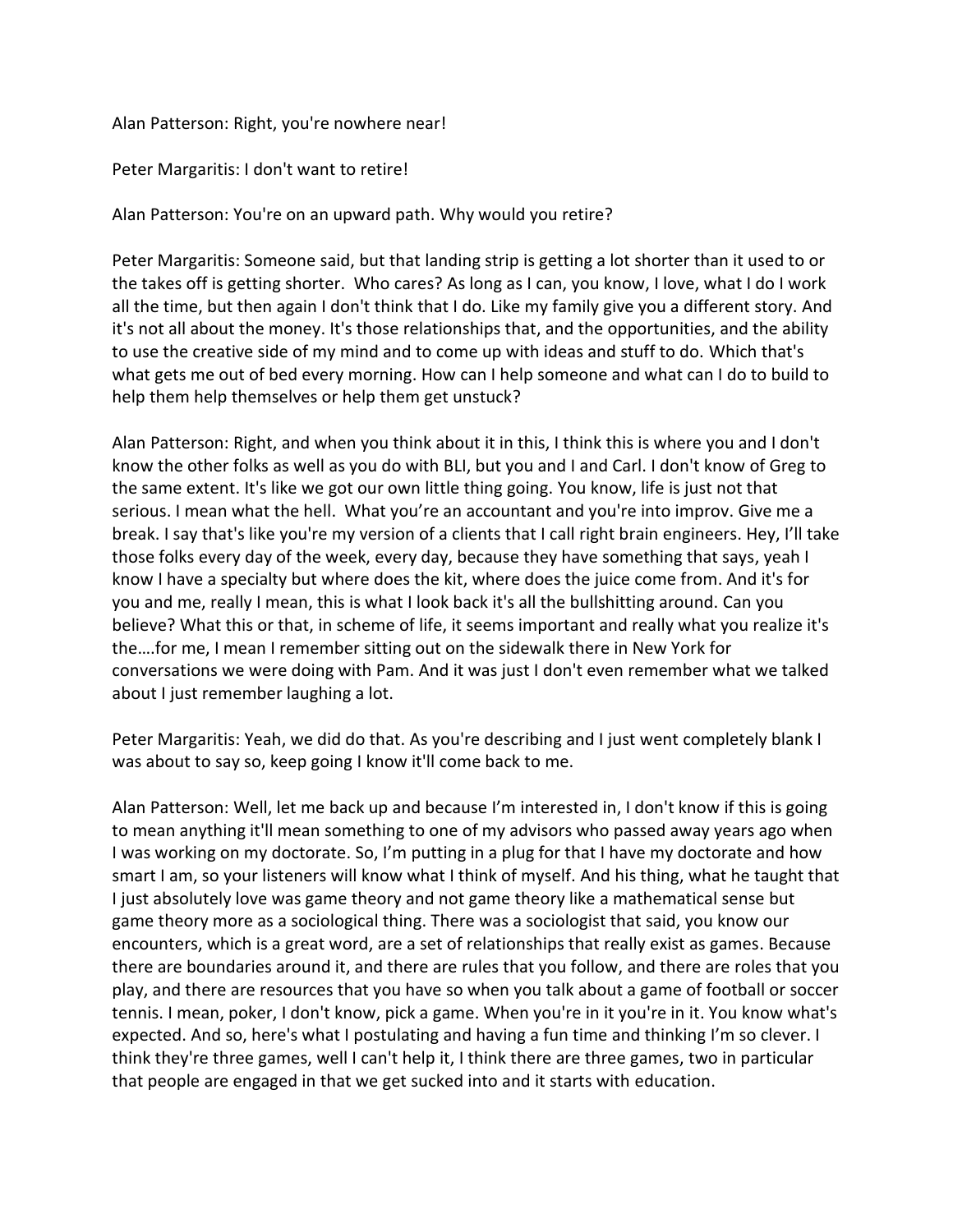Alan Patterson: And I would say post-secondary education, for sure, and what I'm describing in College or College. And the game I'm describing is achieve and advance. So, what you do is you learn how to study, get good…get grades. You don't even have to get good grades. You have to get grades, and you accumulate all that, and you get a diploma. And that diploma in this day and age is to get you a job. We can debate will should that be in a technical specialty or should that be in the liberal arts, and that's a whole other side discussion. That's the game. we're all taught that.

Alan Patterson: And part of that is, I think, based on the American dream, right? It's like work hard. I went out I researched the Pilgrims and Puritans and I thought boy, this is really neat and I looked at, I said, who in the hell cares? Who lived in Plymouth and who lived in Bedford? No okay, okay. So, that's, now go to work. Look at that and say Oh, I know this game. Is it cheat and advance? And what I say is only to a certain point, because climbing the ladder is different. And that's the game. And so, at some point, your sense of value and accomplishment, well let's just say your accomplishments, are not based solely on standards. They're based on people's judgment. And some of those people are flat out idiots. And some of those people are knowledgeable and have your back. But when all is said and done, why would you leave your professional development and the control of that in somebody else's hands? Why would you do that? That's like saying, you know, one of the biggest things but what's the biggest purchase in people's lives? I don't know it's still a mortgage. You know, whatever that is, and people can be so naive and about a mortgage. And yet when they go out and buy a grill for the backyard, it's like they obsess about whether you're going to spend 200 bucks or 500 bucks.

Alan Patterson: So, my point is that game is what I say is the game that's going to get you to a point where there's going to be disappointment, unfairness. Being in a state of stuck is not the end of the world, but it does cause you to question. So, you can approach that and say well it's not so bad, so I don't, I mean I get…and I will on my podcast, I ask you, 'Well, tell me about those transition points. You work for a company, and now you improv theater and three books and podcast. Come on where the hell back come from?' And then there's a story behind all this. A good story, an enlightening story, an inspirational story and I'm saying you are the people I want to seek out, and both bullshit with and talk about stuff that I think we I, I think that we think matters.

Peter Margaritis: Absolutely so what's called me a Renaissance Man, I am not that old!

Alan Patterson: You can be a right brained accountant. How's that? A Renaissance Man, you are!

Peter Margaritis: I'm Greet. I really should be in the restaurant. That's what I thought I was gonna be coming out of college. But then I found myself and restaurant management, then I found myself in banking collections, then lending money then after that I found myself in graduate school working on a master's degree in accountancy, then going to work for like Price Waterhouse and Victoria Secret catalog, and doing some consulting on the side and find myself and teaching for 10 years at a University.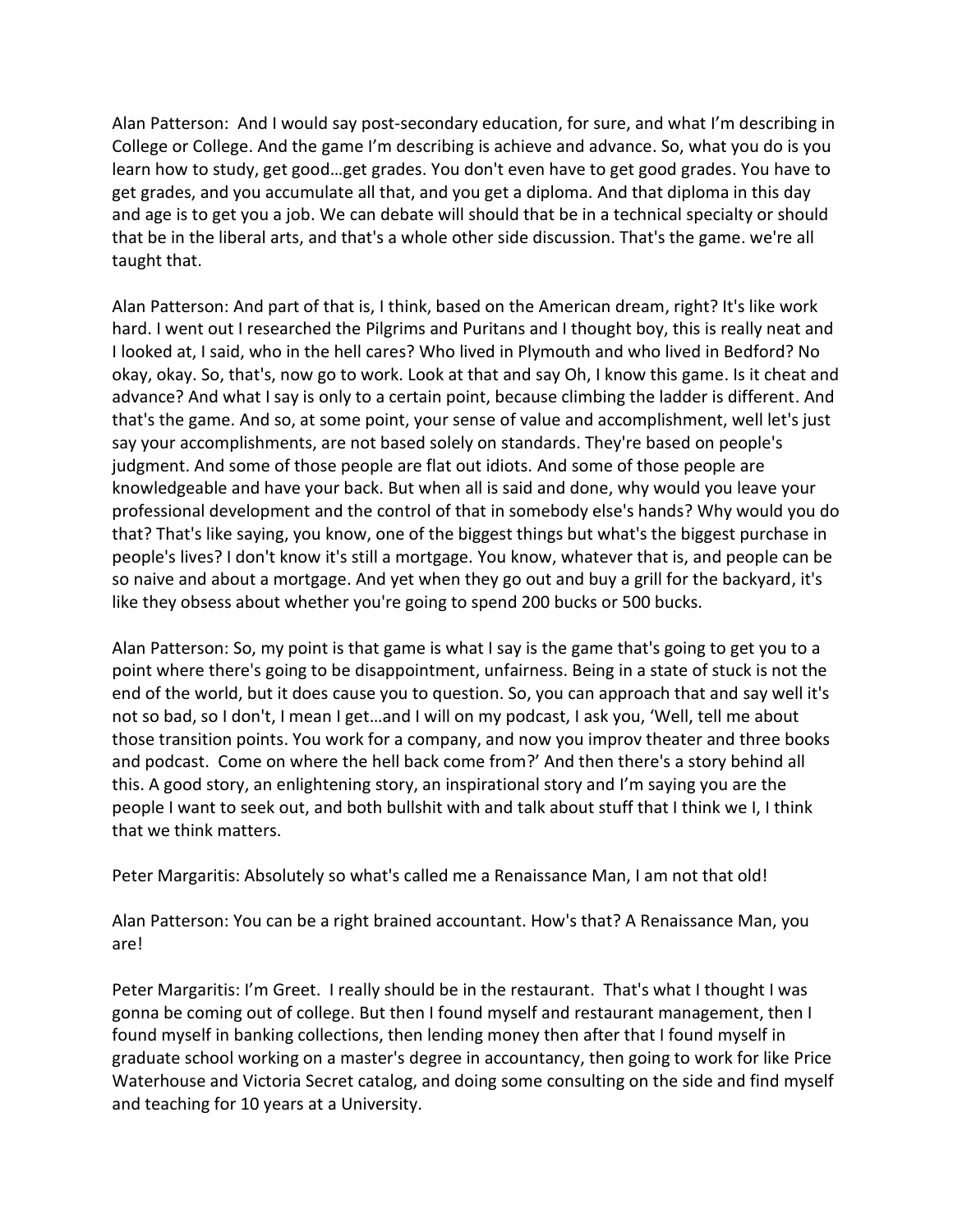Peter Margaritis: Next thing you know, I'm writing two books are right, my third one. And when I told my friends the for the first time, I'm writing a book. It's completed. They said two things, 'Does it tell us crayons and is it a cocktail book?'

Alan Patterson: You know, I would be flattered if somebody said does it come with crayons.

Peter Margaritis: Does it have pictures? No!

## Alan Patterson: No!

Peter Margaritis: 'I never thought you would write a book!' And I said, 'Neither did I!' I never thought I'd write a book. Somebody brought up, I never said no. I said, 'Why not? Why not?' And you know one book, somebody said, if you write one book is gonna lead two. And then two is going to lead to three. And I'm writing my third book, and already think about my fourth book. And I find myself creating a new for that period of time, where I want to slow down. I think I will become more of a writer.

Alan Patterson: What is it, Peter, now that motivates you to say three or get me four? What is it about writing that intriguing and interesting?

Peter Margaritis: It's when I wrote the first book, I didn't think I'd sell it. I think you have an impact. I gave a free copy away at a seminar about three weeks later this person contacted me and said I read your opening stuff that you said in there, made us look at our kid a little bit differently. We thought this person, maybe have ADHD but we poo-pooed it away, but after that story I told, they thanked me. And I have a very close friend, the one with the crayons, but he read my book, and he said after he read the first chapter, he was in tears, because his son had some learning disabilities. People in the second book, they go, 'This is the way we saw it. This is way we thought we had to present. Well, you just tell me something differently, something I never thought about.' So, it's that, you know, someone said, 'What do you do, Pete?' I just off the cuff, I went, 'I switched on light bulbs.'

Alan Patterson: You switch what?

Peter Margaritis: I switch on light bulbs.

Alan Patterson: Yeah. You do.

Peter Margaritis: I switch on lightbulbs. Somebody told me I can't I turn on light bulbs… that might be.

Alan Patterson: Well, that's Southern.

Peter Margaritis: That's Southern. I am from the South.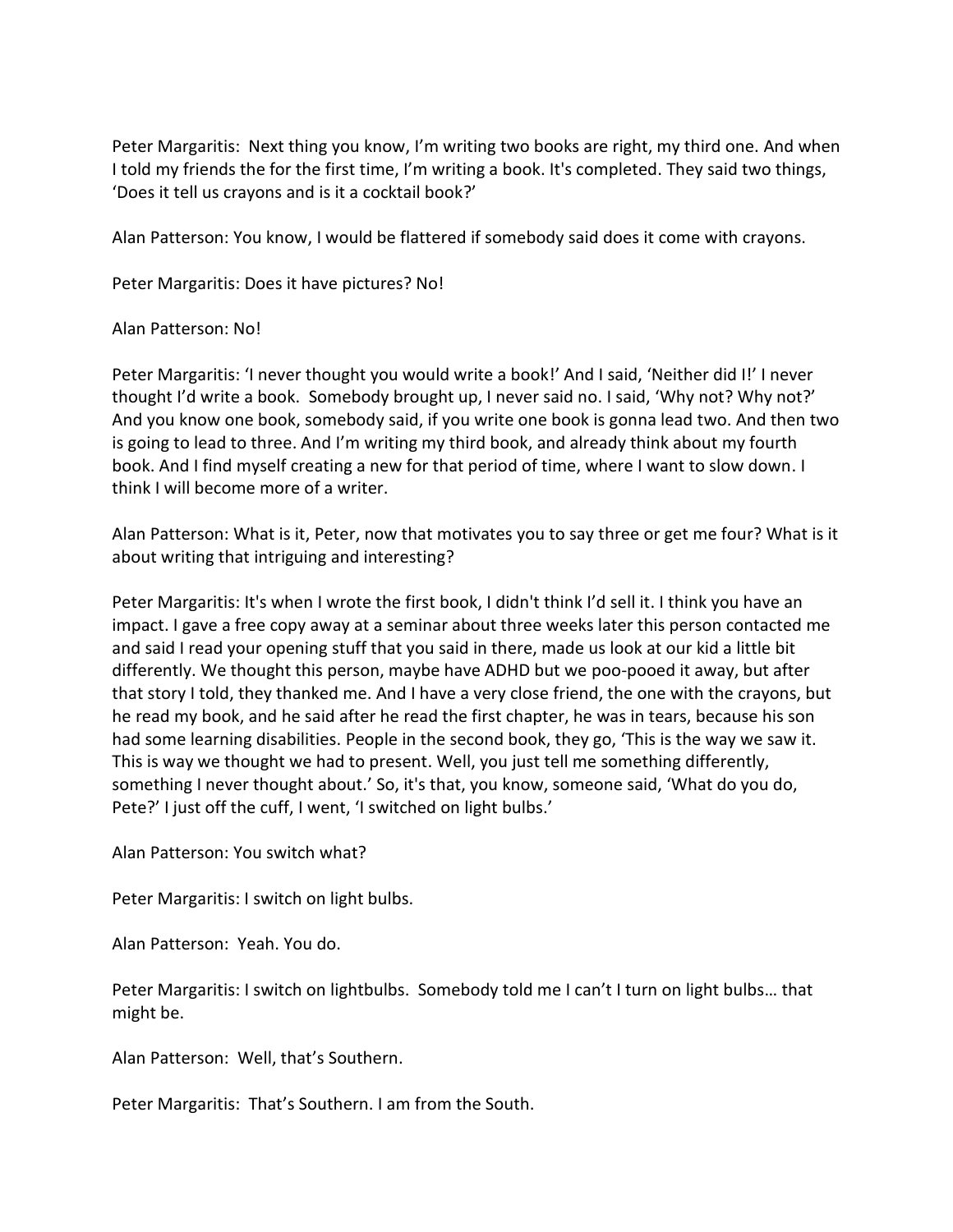Alan Patterson: Yeah. You are. I know what you mean to turn it. Cut it on and off.

Peter Margaritis: Yeah. Cut it on, cut it off.

Alan Patterson: Cutt off the lights. I got you.

Peter Margaritis: But that's what I love. I love switching on light bulbs, and if it's continually writing and stuff. Yeah. But also like, I'm so I get very comfortable with the uncomfortable and that's improv. When the pandemic hit, I didn't freak out. I said I gotta change my business plan. Now, and I freaked out for a couple days and periodically throughout this process, but for the most part I've been revamping my whole business. What's next? What can I… I hate the word pivot, because….

Alan Patterson: Oh God, puke. If I have to hear pivot anymore.

Peter Margaritis: Yeah. But I'm able to adapt to any situation for the most part.

Alan Patterson: Yeah, yeah.

Peter Margaritis: You know, I can have no…

Alan Patterson: Yes, yes and yes.

Peter Margaritis: I have no control over yesterday. That's already done. I really have no control over tomorrow, especially in the extended version of tomorrow. I have no control. I only have control over today. So why waste time worrying about things I can't undo, or things I have no idea of. You look at me like I'm bullshitting you.

Alan Patterson: You're a ladder burner. You are. That's exactly it. You are precisely the kind of person in the, you know, I'm saying it's career. But have you ever read Clayton Christensen?

Peter Margaritis: No.

Alan Patterson: You've got to at least go on YouTube. Okay? I don't know if you can see it.

Peter Margaritis: How you will measure your life?

Alan Patterson: How we, yeah he is a Harvard Business Professor. Yeah. Do remember book a number of years ago, I think, was called *The Innovator's Dilemma*? That's him. He talked about how companies ,uh, was in the semiconductor business. They were going after the high end market. And smaller companies, nimble is not as bad as his pivot.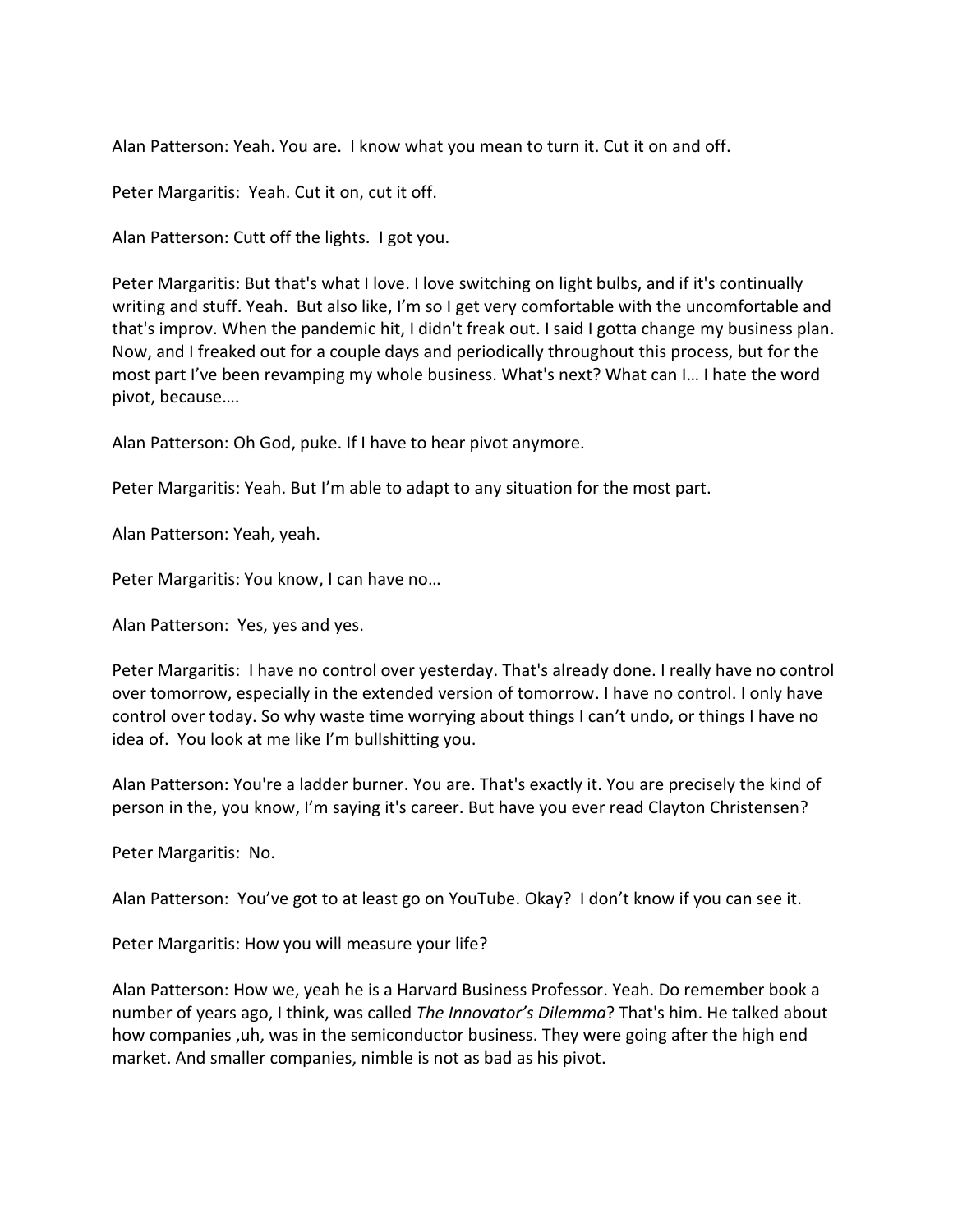Alan Patterson: But there are companies that were more nimble and could pivot and puke. They started to eat bigger organizations lunch, because they could go in the low end of the market. And they cannibalize it, and then the next thing you know they're starting to rise. It's like okay he's way beyond that now. And he has in, and listen to him on YouTube, and this is a classic and somewhere I'll put this in there. He said when your life is over and you're sitting down with God and you're going over things, he's not asking you about well let's talk about how much money you made or tell me what your book sales were. Or as he would say as Christians would say God doesn't have an account. He sits down with you and says, Peter, you remember that time when you and your son…I put…you were in that situation and here's what that you did. You remember that? Yeah. What did you say? That's what you talk about and I thought that is really friggin' impressive.

## Peter Margaritis: That is.

Alan Patterson: That really real. So, he saying basically that, you know, what and he's an older man now too. You know, that maybe this is because of where he is and stage in his life. But he, and he has you would like it, I think, Peter because he can talk about issues of strategy. I mean he was in business and one or two or three companies that, you know, and built up and then he sold. He talks about strategy, and he said every company that successful has started off with a strategy and then changed it. So, it's emergent. So don't think it's a straight line because it's not. And the ones that have failed or the ones that wouldn't get off it, and so on and so forth. And he ends up with God doesn't have an accountant.

Peter Margaritis: That is going to be the, we provide the social media graphics for us to promote the podcast that is going to be one of the graphics.

Alan Patterson: it's gotta be.

Peter Margaritis: It's gotta be.

Alan Patterson: It's gotta be.

Alan Patterson: It is so good. Peter! Let's go back to that time when you were working on this, and I sent this guy to come see you, and it just tell me about.

Peter Margaritis: You have to keep your eyes open to the universe, because the universe does send you clues.

Alan Patterson: Absolutely.

Peter Margaritis: The universe does sending these… you know, you're stuck whatever, then something pops either into your head or something happens, and a lot of people don't even recognize it.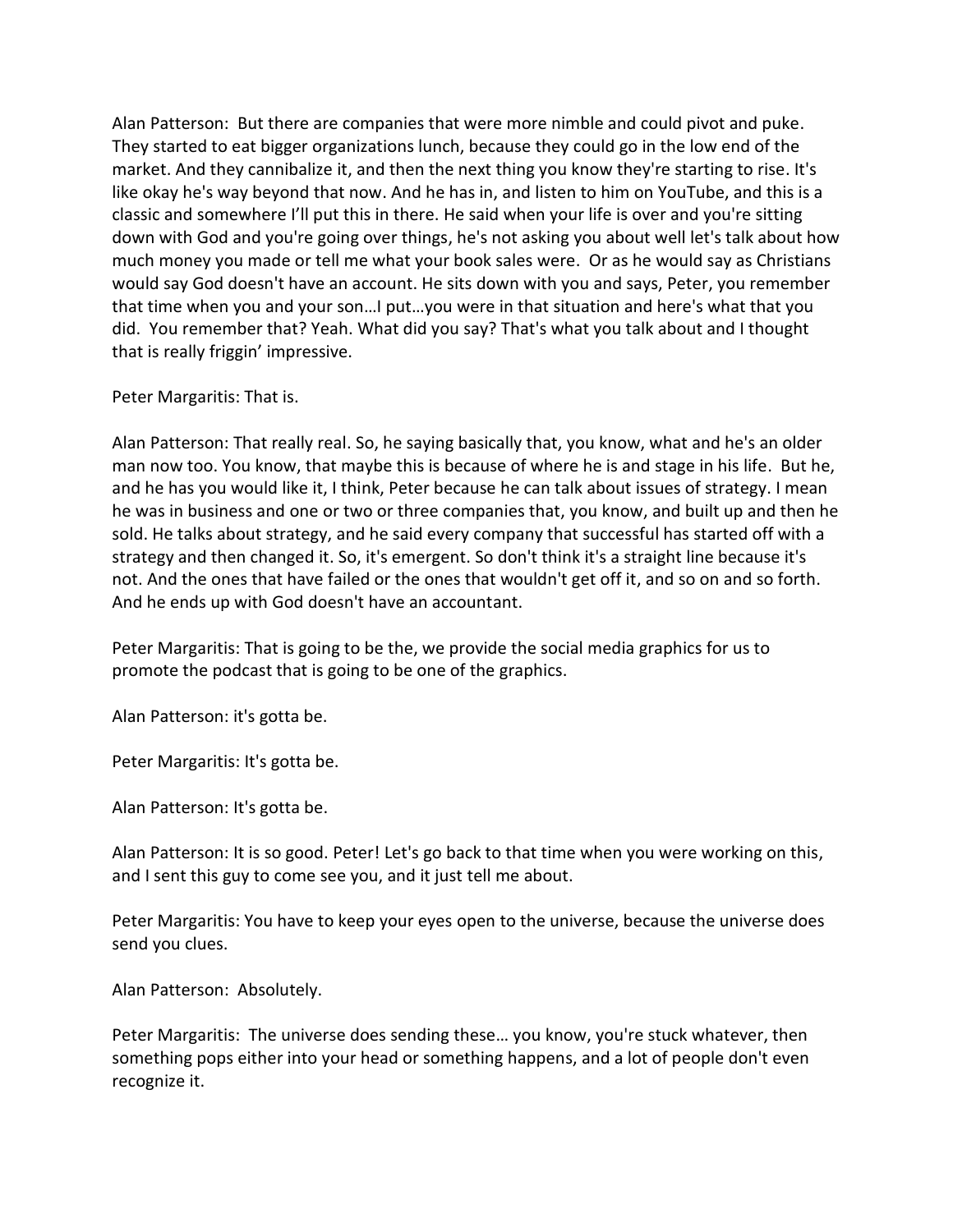Alan Patterson: Well, one thing you've done besides selling having millions of listeners and in your podcast and places don't even have the Internet. How do they do that? I mean maybe that's not true. Is your what I'm going to call fascination with improv that really that that's one thing that's one characteristic about you that I admire. That impresses me because it just it. I mean, I don't know you that well to say, you know, that's really not who you are. Obviously, it's just the opposite. It really is who you are. It's just fascinating, and that's what I think what I'm trying to advocate without getting too mushy. And I'll tell you, Shelly has noticed this, I'm really struggling with this book. Because I don't want this to be, as my colleague and close friend who who's written many books and the College Professor says, is expository writing and that's really what I'm doing.

Alan Patterson: Here are the three ways to motivate and then, you know, level to motivation. It's like, okay, and then it's like so what? It's the so what I realized the story and the narrative could really be what in a tone that you and I are talking about. Now and I, and I, and I think that would be okay, but that's not when I sit down, how I unfortunately think about it. It's like, well let's talk about the different types of thinking, then why critical thinking is needs to be is more important than ever, and what that means is X, Y and Z. As opposed to, well, this is how you know it's not just critical thinking. That's curiosity and that's what keeps you open. That's what keeps you whole. That's what keeps you 'yes and…'

Peter Margaritis: Yes, and I appreciate that very much. I'm a student. I love… I've never been from the theatrical side, but I've been trained through theatrical workshops. My coach is, well known theatrical, but he's also looking at this now from a business perspective. And you know, I'm not trying to make people funny. You're as funny as you're going to be. I'm just trying to show an alternative way of leadership that exists in this country. When I first wrote the first book, someone said Pete you five years ahead of yourself. And actually, this person was talking to Tom Hood, and they both agree. But since that time, I've seen more things written and they might not word it as improv. You know psychological safety is?

Alan Patterson: Mmhm.

Peter Margaritis: Yeah, that's a version of improv where you can say and speak without fear of being punished or condemnation or ridicule.

Alan Patterson: Right

Peter Margaritis: That's improv.

Alan Patterson: What a great parallel.

Peter Margaritis: It is, and I grew up in the 70s and 80s and 90s in that leadership style. And leadership style of that time no longer well... how do I word this ... It's not for these times. In totality, there might be pieces and parts of it. But this I'm the smartest guy in the room, because I'm in the seat.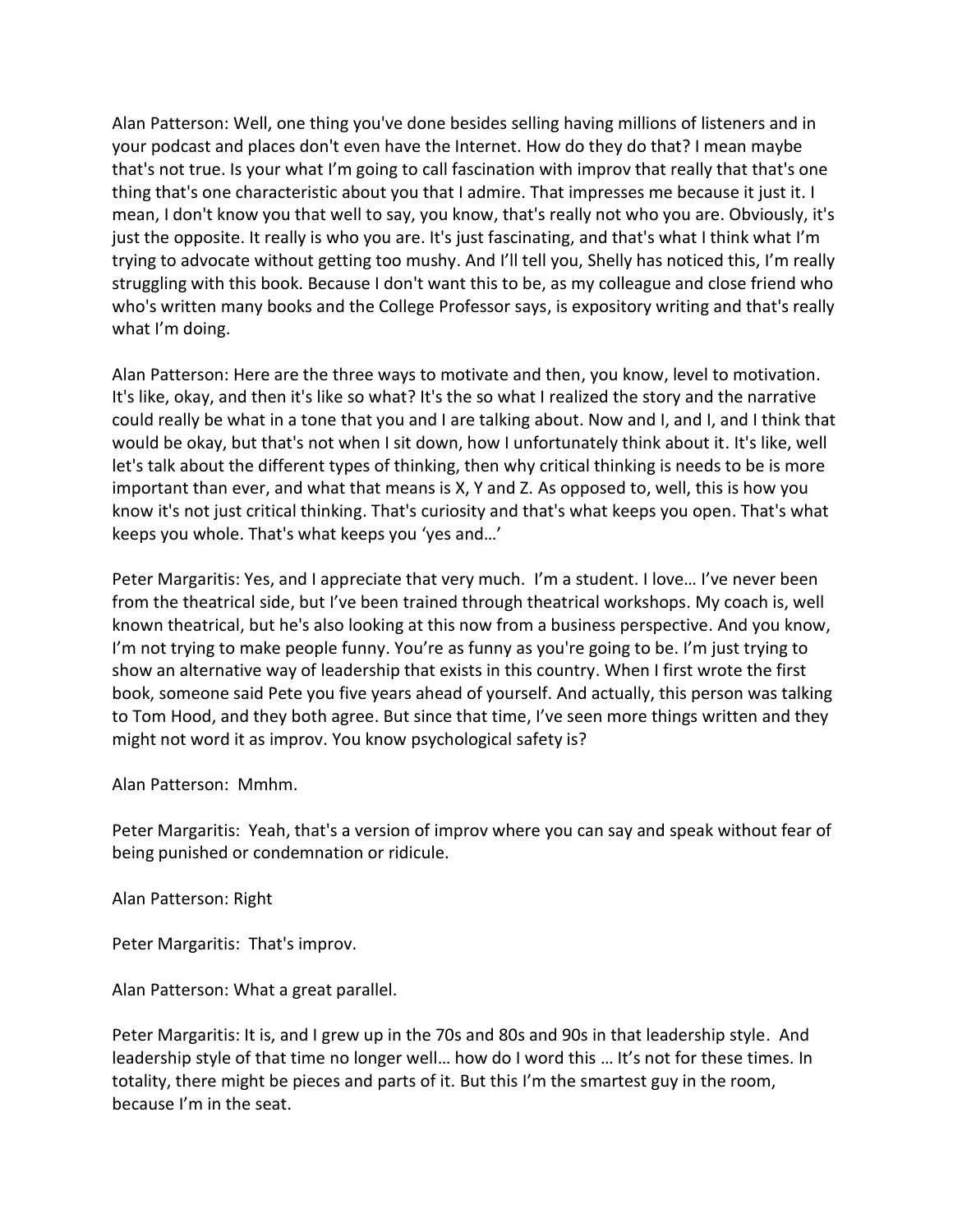Alan Patterson: That's bullshit. Nobody cares.

Peter Margaritis: Nobody cares.

Alan Patterson: Your mother. That's the only person I say.

Peter Margaritis: Yes, my mother was so happy when I wrote my first book. She's introduce me for a whole year, my son, the author. The second book came out, my son, Peter. But it's, you know, I came up with this quote a while back, "The collective knowledge outside of your office far exceeds the collective knowledge inside of your office. Realize it."

Alan Patterson: Find office anyway you want.

Peter Margaritis: Absolutely, so as now we're coming to the end of the hour, you know we could go on for part about another hour.

Alan Patterson: We could.

Peter Margaritis: We could. We'll save that for another time, maybe we'll pick up the conversation that when you interview me. But what's your parting takeaway that you want to give my audience about this?

Alan Patterson: Contrary to what you think, and have had reinforced most of your life. It's not all about you.

Peter Margaritis: Unless you watch the video, you're not going to see Alan when he said this, he leaned into the camera straight into the computer for into the camera and said that so precisely. And I just went, 'Yes! It's not all about you.'

Alan Patterson: Nobody gives a shit. Well, maybe we'll let it that out. That's just take. Listen let's do this. Let's promise that we're going to do this again, I'm going to set time with you.

Peter Margaritis: Okay.

Alan Patterson: Yeah, let's just do it that way, we, I mean I'm thinking I'll read your book. You read mine. I would just talk. I mean this is, this is a kick.

Peter Margaritis: This is an absolute blast, and we're not gonna let four years go by.

Alan Patterson: Oh, we're not. Hell, no. I don't have that much longer to live so.

Peter Margaritis: He'll be around for a while longer. Shelley will keep you young.